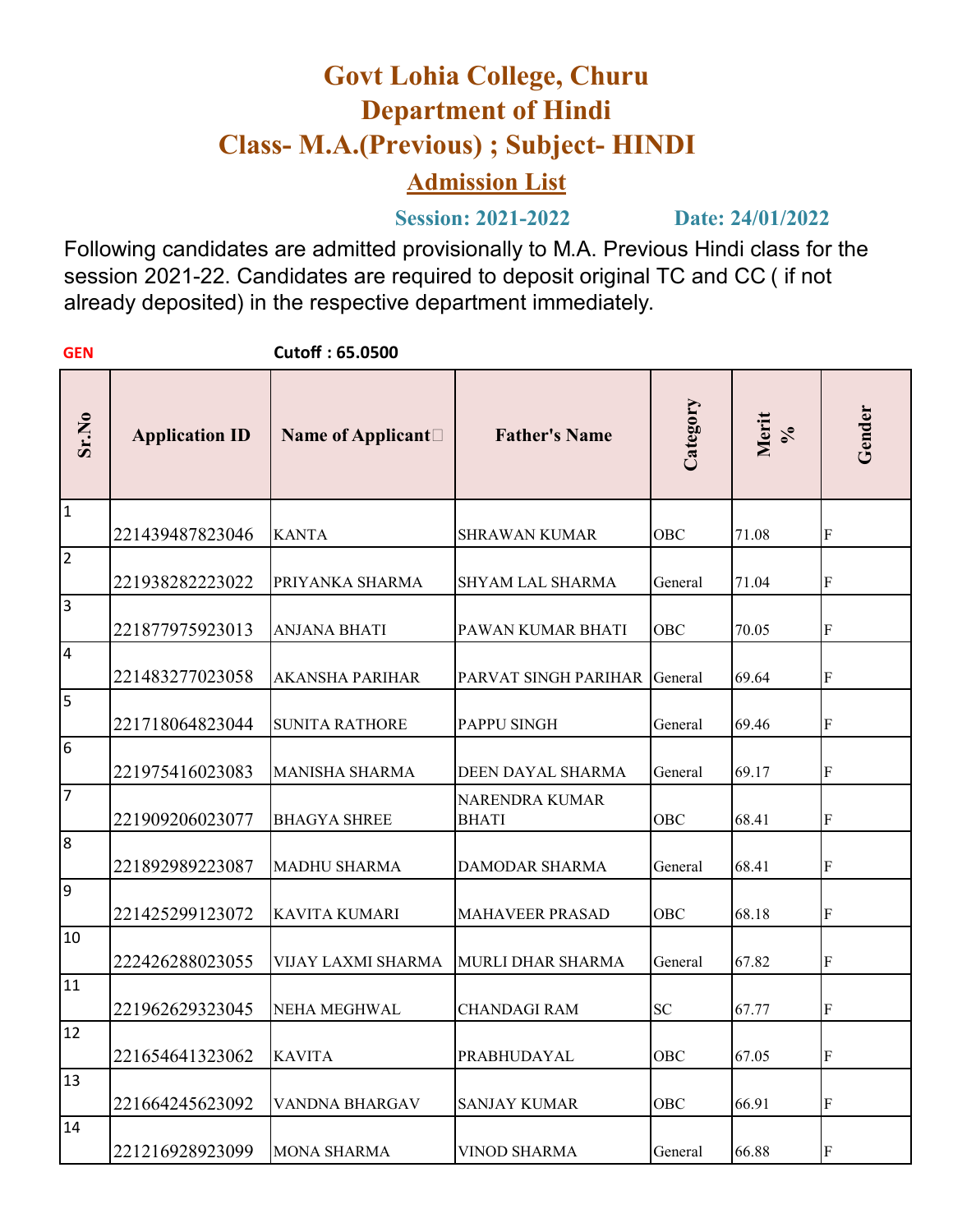| 15 | 221274874423062 | <b>JYOTI SHARMA</b>     | <b>MANGI LAL SHARMA</b>  | General    | 66.77 | F |
|----|-----------------|-------------------------|--------------------------|------------|-------|---|
| 16 |                 |                         |                          |            |       |   |
|    | 221795629823013 | <b>SONU KUMARI</b>      | <b>KURARA RAM SHARMA</b> | General    | 66    | F |
| 17 |                 |                         |                          |            |       |   |
|    | 221633116023015 | <b>VAIJANTI MEGHWAL</b> | <b>GYANARAM MEGHWAL</b>  | SC.        | 65.82 | F |
| 18 |                 |                         |                          |            |       |   |
|    | 221443781223026 | <b>DIMPLE SHARMA</b>    | <b>SHRIRAM SHARMA</b>    | General    | 65.71 | F |
| 19 |                 |                         |                          |            |       |   |
|    | 221777506623095 | <b>RUCHIKA KANWAR</b>   | <b>KISHAN SINGH</b>      | General    | 65.41 | F |
| 20 |                 |                         |                          |            |       |   |
|    | 221515559623040 | <b>VIJAYLAXMI</b>       | <b>KANARAM PRAJAPAT</b>  | <b>OBC</b> | 65.18 | F |
| 21 |                 |                         |                          |            |       |   |
|    | 221447951023023 | <b>SALONIKA SAINI</b>   | PRAHLAD SAINI            | OBC        | 65.05 | F |

| <b>OBC</b>              |                 | Cutoff: 61.9200         |                            |            |       |           |
|-------------------------|-----------------|-------------------------|----------------------------|------------|-------|-----------|
| $\mathbf{1}$            |                 |                         |                            |            |       |           |
|                         | 221193199423048 | <b>MANISHA PRAJAPAT</b> | <b>BHOORA MAL PRAJAPAT</b> | <b>OBC</b> | 64.96 | lF        |
| $\overline{2}$          |                 |                         |                            |            |       |           |
|                         | 221468269623014 | <b>UMA VERMA</b>        | NAVRATAN LAL VERMA         | <b>OBC</b> | 64.33 | lf        |
| $\overline{\mathbf{3}}$ | 221121725723053 | RACHNA PRAJAPAT         | <b>SUNDER LAL PRAJAPAT</b> | <b>OBC</b> | 64    | lf        |
| $\overline{4}$          |                 |                         |                            |            |       |           |
|                         | 221210535223016 | <b>RENU CHARAN</b>      | <b>BHAGIRTH DAN</b>        | <b>OBC</b> | 63.83 | ${\bf F}$ |
| 5                       |                 |                         |                            |            |       |           |
|                         | 221315171423070 | NITISH KUMAR SAINI      | <b>OM PRAKASH</b>          | OBC        | 63.18 | M         |
| 6                       |                 |                         |                            |            |       |           |
|                         | 221857433023012 | <b>GAYATRI SAINI</b>    | <b>MADAN LAL SAINI</b>     | <b>OBC</b> | 62.86 | lF        |
| $\overline{7}$          |                 |                         |                            |            |       |           |
|                         | 221568098623069 | POOJA KUMARI            | <b>SURENDRA KUMAR</b>      | OBC        | 62.73 | ${\bf F}$ |
| $\overline{8}$          |                 |                         |                            |            |       |           |
|                         | 221912456223082 | <b>SANTOSH TETARWAL</b> | SUBHASH CHANDRA            | <b>OBC</b> | 62.45 | lf        |
| $\overline{9}$          |                 |                         |                            |            |       |           |
|                         | 221768573823051 | <b>MANJU</b>            | <b>BHANI RAM</b>           | <b>OBC</b> | 62.18 | F         |
| 10                      | 221386550823024 | <b>ARTI SAINI</b>       | <b>MANGALCHAND SAINI</b>   | <b>OBC</b> | 62.14 | F         |
| 11                      | 221671431123044 | <b>SUMAN NAIN</b>       | <b>RAMLAL NAIN</b>         | <b>OBC</b> | 61.92 | F         |

#### **DIVYANG ORTHO Cutoff : 48.4200**

| . . | 12023074<br>$\sim$<br>221318 | KHAN<br>ΑK<br>I M. | KHAN<br>MU<br>NN. | <b>IOBC</b> | 148.42 | ١M |
|-----|------------------------------|--------------------|-------------------|-------------|--------|----|
|-----|------------------------------|--------------------|-------------------|-------------|--------|----|

| <b>EWS</b> |                 | <b>Cutoff: 46.9100</b> |                |         |       |  |
|------------|-----------------|------------------------|----------------|---------|-------|--|
|            |                 |                        |                |         |       |  |
|            | 221278263323023 | IYOGITA SHARMA         | IRAJESH SHARMA | General | 61.82 |  |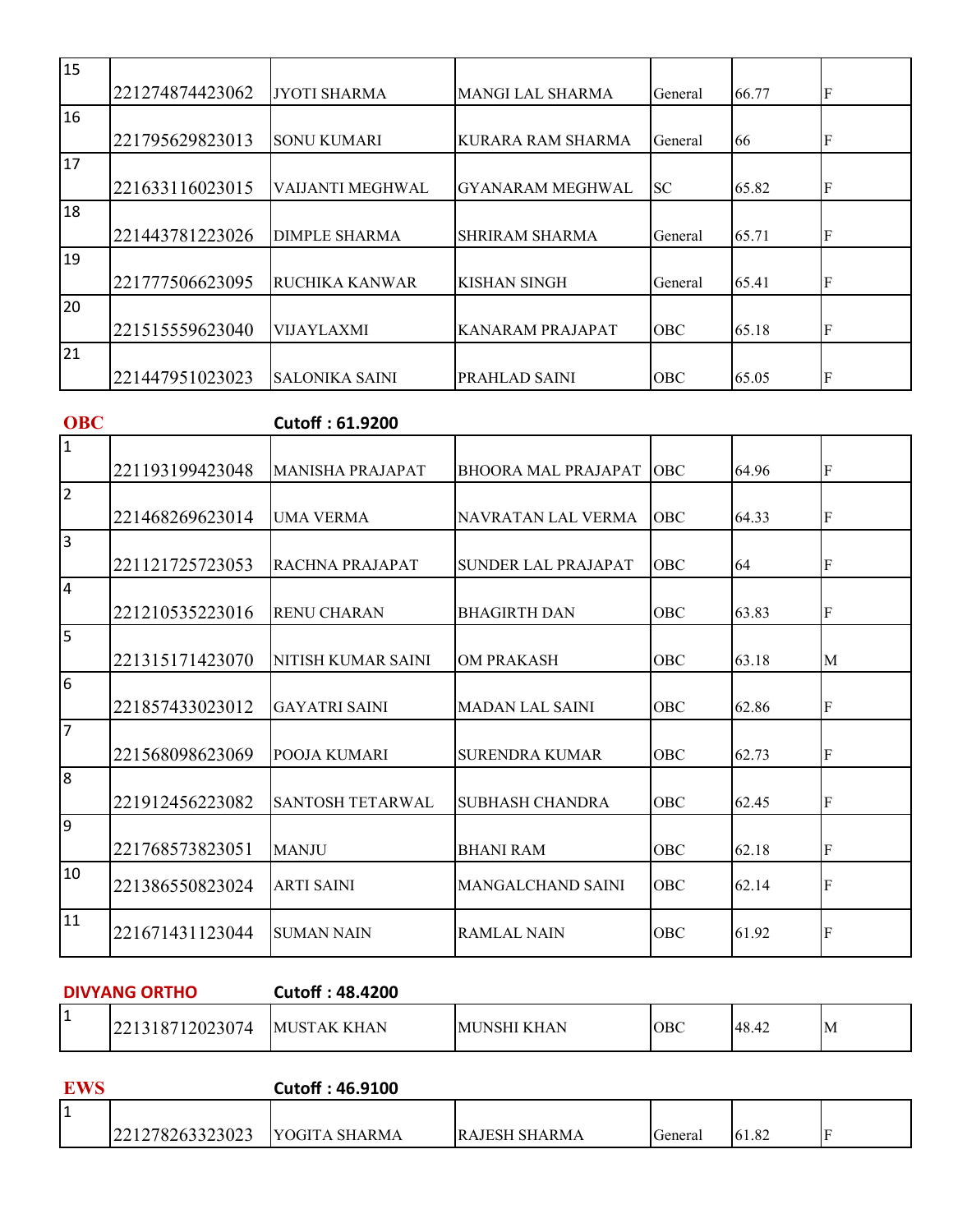| $\overline{2}$ |                 |                       |                       |         |       |   |
|----------------|-----------------|-----------------------|-----------------------|---------|-------|---|
|                | 221364215423051 | IEKTA SHARMA          | RUPA RAM SHARMA       | General | 61.63 | F |
| 3              |                 |                       |                       |         |       |   |
|                | 221915796023046 | <b>MANISHA KANWAR</b> | <b>MAHENDRA SINGH</b> | General | 51.23 |   |
| 14             |                 |                       |                       |         |       |   |
|                | 221339161623010 | <b>BHAWANI SINGH</b>  | <b>BIRAM SINGH</b>    | General | 50    | M |
| l5             |                 |                       |                       |         |       |   |
|                | 221115121023025 | <b>POONAM KANWAR</b>  | <b>MAHAVEER SINGH</b> | General | 47.95 |   |
| $\sqrt{6}$     |                 |                       |                       |         |       |   |
|                | 221183810523079 | ISHAKTI SINGH         | <b>DEVI SINGH</b>     | General | 46.91 | M |

#### **SC Cutoff : 59.2700**

| 1              |                 |                        |                           |            |       |   |
|----------------|-----------------|------------------------|---------------------------|------------|-------|---|
|                | 221392135823072 | <b>MANOJ KUMAR</b>     | <b>BHANWAR LAL</b>        | <b>SC</b>  | 62.14 | M |
| $\overline{2}$ |                 |                        |                           |            |       |   |
|                | 221655641123062 | <b>BABITA KANTIWAL</b> | <b>FUSA RAM KANTIWAL</b>  | <b>SC</b>  | 61.95 | F |
| l3             |                 |                        |                           |            |       |   |
|                | 221370598123091 | YOGITA BUNDELA         | <b>BHAGVANDAS BUNDELA</b> | <b>ISC</b> | 61.36 | F |
| 14             |                 |                        |                           |            |       |   |
|                | 221529047823012 | <b>KHEENWRAJ</b>       | MANIRAM MEGHWAL           | <b>SC</b>  | 60.88 | M |
| 5              |                 |                        |                           |            |       |   |
|                | 221652941623060 | <b>RENU CHANDEL</b>    | VINOD KUMAR CHANDEL SC    |            | 60    | F |
| $\overline{6}$ |                 |                        |                           |            |       |   |
|                | 221950002823021 | <b>SUNITA MEGHWAL</b>  | <b>BALCHAND MEGHWAL</b>   | <b>SC</b>  | 59.86 | F |
| $\overline{7}$ |                 |                        |                           |            |       |   |
|                | 221679864323089 | <b>MAMTA</b>           | <b>GOPI RAM</b>           | <b>SC</b>  | 59.73 | F |
| 8              |                 |                        |                           |            |       |   |
|                | 221359609623022 | <b>MUKESH KUMAR</b>    | PRABHU RAM                | <b>SC</b>  | 59.46 | M |
| l9             |                 |                        |                           |            |       |   |
|                | 221392740023090 | <b>ANITA BAROR</b>     | <b>GOPALRAM BAROR</b>     | <b>SC</b>  | 59.27 | F |

#### **ST Cutoff : 45.2700**

| і 4<br>. . |                                          |             |             |                                              |  |
|------------|------------------------------------------|-------------|-------------|----------------------------------------------|--|
|            | 10001c<br>.ບ∶<br>۹h<br>.<br>0.14301<br>∸ | rooja meena | pooja meena | $A \subset \bigcap$<br>$\mathbf{4}$<br>− ⊃۰∠ |  |

#### **MBC Cutoff : 49.9500**

| 11 | 221781439523032 | <b>IMAYA GURJAR</b>  | BHAGAWANA RAM<br><b>GURJAR</b>       | <b>MBC-OBC 157.68</b>  |  |
|----|-----------------|----------------------|--------------------------------------|------------------------|--|
| 12 | 221163489223066 | <b>IKANTA GUJAR</b>  | <b>BHAGAWANA RAM</b><br><b>GUJAR</b> | <b>MBC-OBC 157.18</b>  |  |
| I3 | 221252302123041 | ISULOCHANA GURJAR    | <b>RAMAWTAR GURJAR</b>               | <b>MBC-OBC 153.96</b>  |  |
| I4 | 221741147123060 | <b>IREKHA GURJAR</b> | MADAN LAL                            | <b>IMBC-OBC 149.95</b> |  |